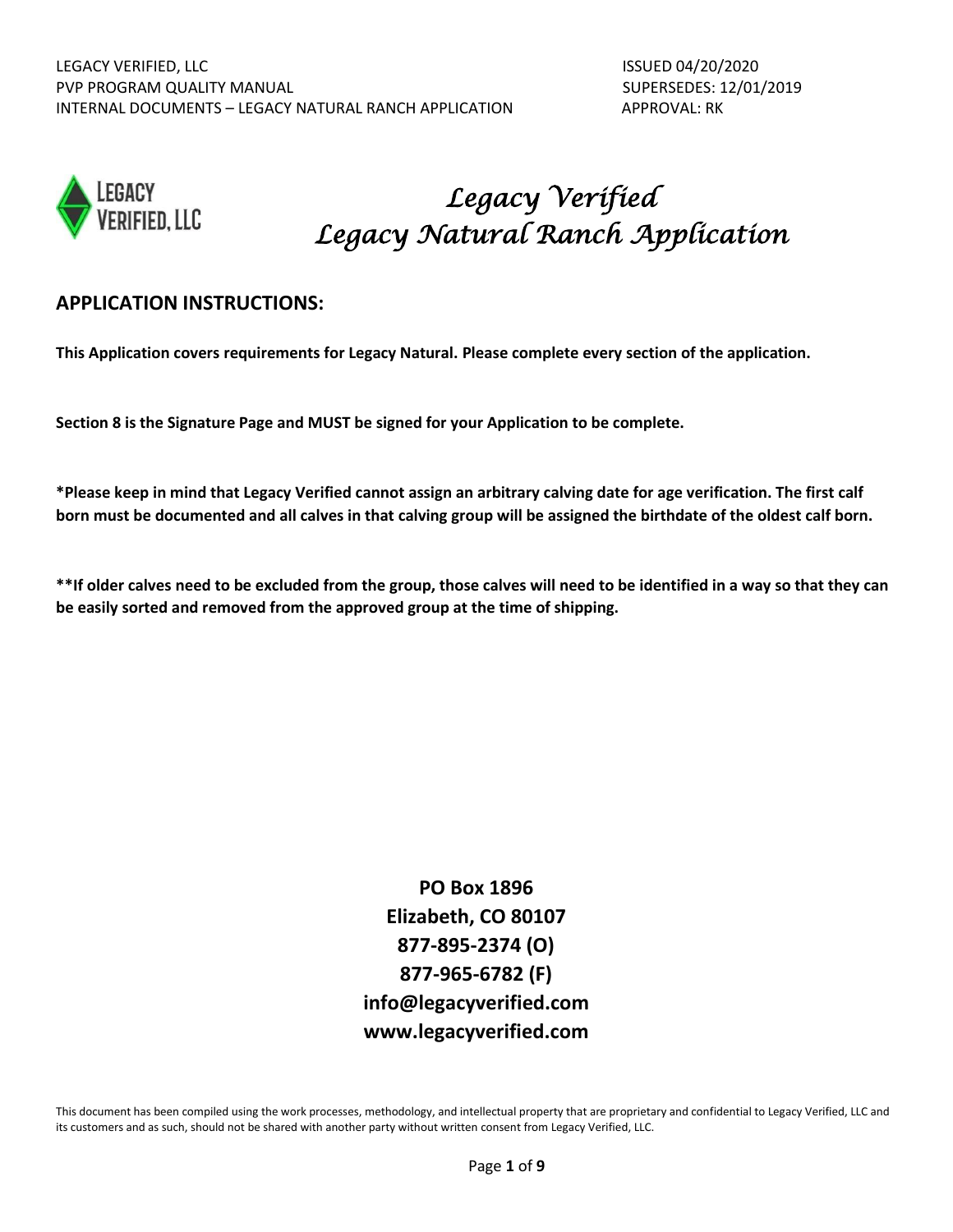# **Section 1: GENERAL INFORMATION**

### **1.1 Contact Information:**

| <b>Company Name/Ranch Name:</b>                | <b>Date of Application:</b>            |
|------------------------------------------------|----------------------------------------|
| <b>Primary Contact Name:</b>                   | <b>Primary Contact Best Phone:</b>     |
| Company/Ranch Address (+PO Box if Applicable): | <b>Company/Ranch Shipping Address:</b> |
| <b>Primary Contact Best Email Address:</b>     | Date Approval is Needed By:            |

#### **1.2 Additional Ranch Locations:**

#### **Please list and identify additional ranch locations: (In addition to Ranch Head Quarters.)**

| <b>Ranch/Pasture Name</b> | <b>Location (City and State)</b> | <b>Miles from Ranch</b><br><b>HQ</b> |
|---------------------------|----------------------------------|--------------------------------------|
|                           |                                  |                                      |
|                           |                                  |                                      |
|                           |                                  |                                      |
|                           |                                  |                                      |
|                           |                                  |                                      |
|                           |                                  |                                      |
|                           |                                  |                                      |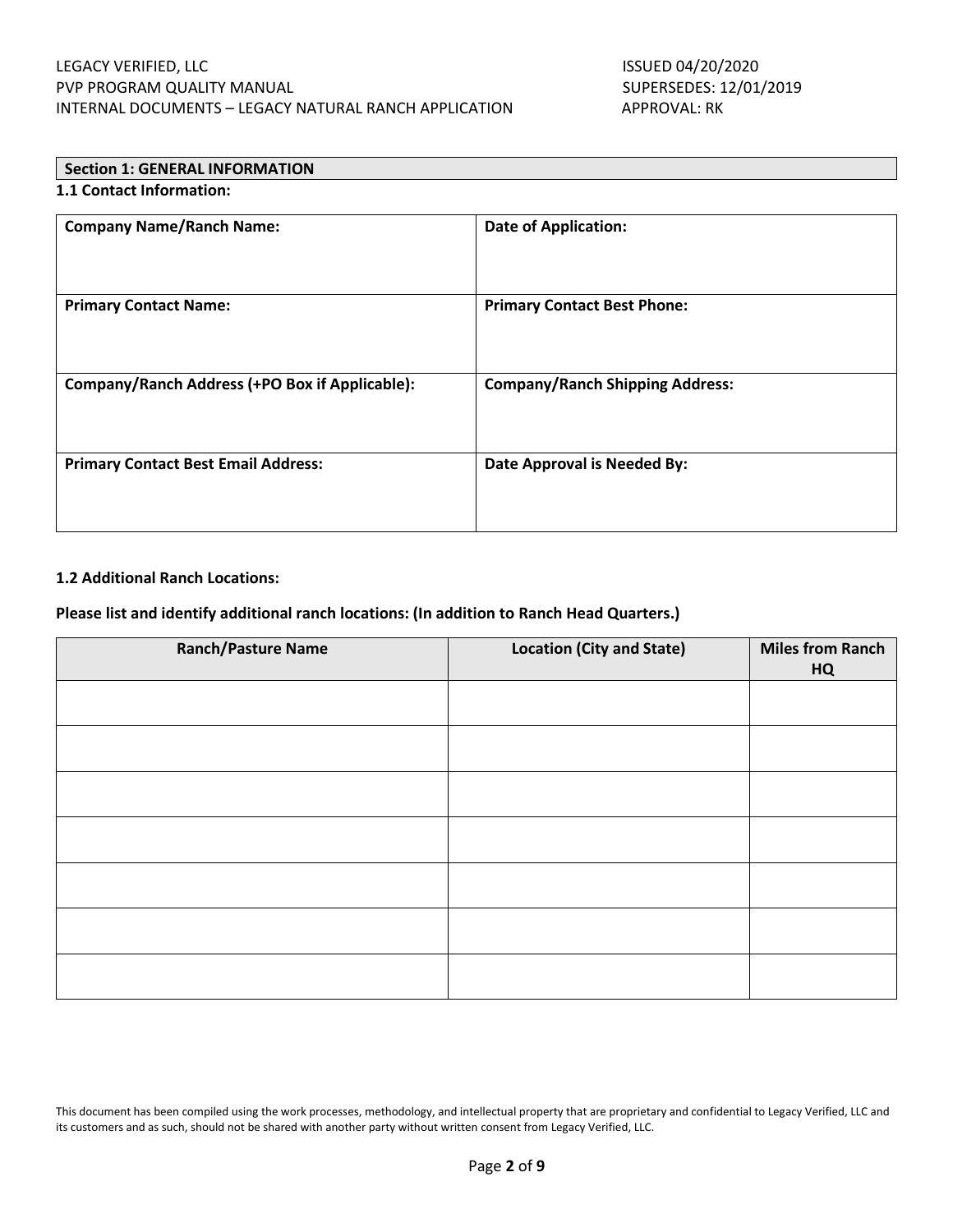#### **Section 2: EMPLOYEE TRAINING**

#### **2.1 Employees and Responsibilities:**

| <b>Employee Name(s)</b> | Duties: (Calving, Identification, Feeding, Shipping, Records, Etc or<br>"All") |  |
|-------------------------|--------------------------------------------------------------------------------|--|
|                         |                                                                                |  |
|                         |                                                                                |  |
|                         |                                                                                |  |
|                         |                                                                                |  |
|                         |                                                                                |  |

#### **Section 3: RECORD KEEPING**

#### **3.1 Please identify the records that you keep:**

| <b>Record Type</b>                  | <b>Check if</b><br>"Yes" | <b>Record Type</b>              | <b>Check if</b><br>"Yes" |
|-------------------------------------|--------------------------|---------------------------------|--------------------------|
| <b>Calving Records</b>              |                          | <b>Preg Check Records</b>       |                          |
| <b>Branding Tally</b>               |                          | <b>Vaccine Records</b>          |                          |
| <b>Treatment Records</b>            |                          | <b>Medicinal Inventory</b>      |                          |
| <b>Personnel Records</b>            |                          | <b>Pasture Records</b>          |                          |
| <b>Pasture Movement Records</b>     |                          | <b>Purchased Cattle Records</b> |                          |
| <b>Inventory of Hormones</b>        |                          | <b>Shipping Records</b>         |                          |
| <b>Other Records (Please List):</b> |                          |                                 |                          |
|                                     |                          |                                 |                          |
|                                     |                          |                                 |                          |
|                                     |                          |                                 |                          |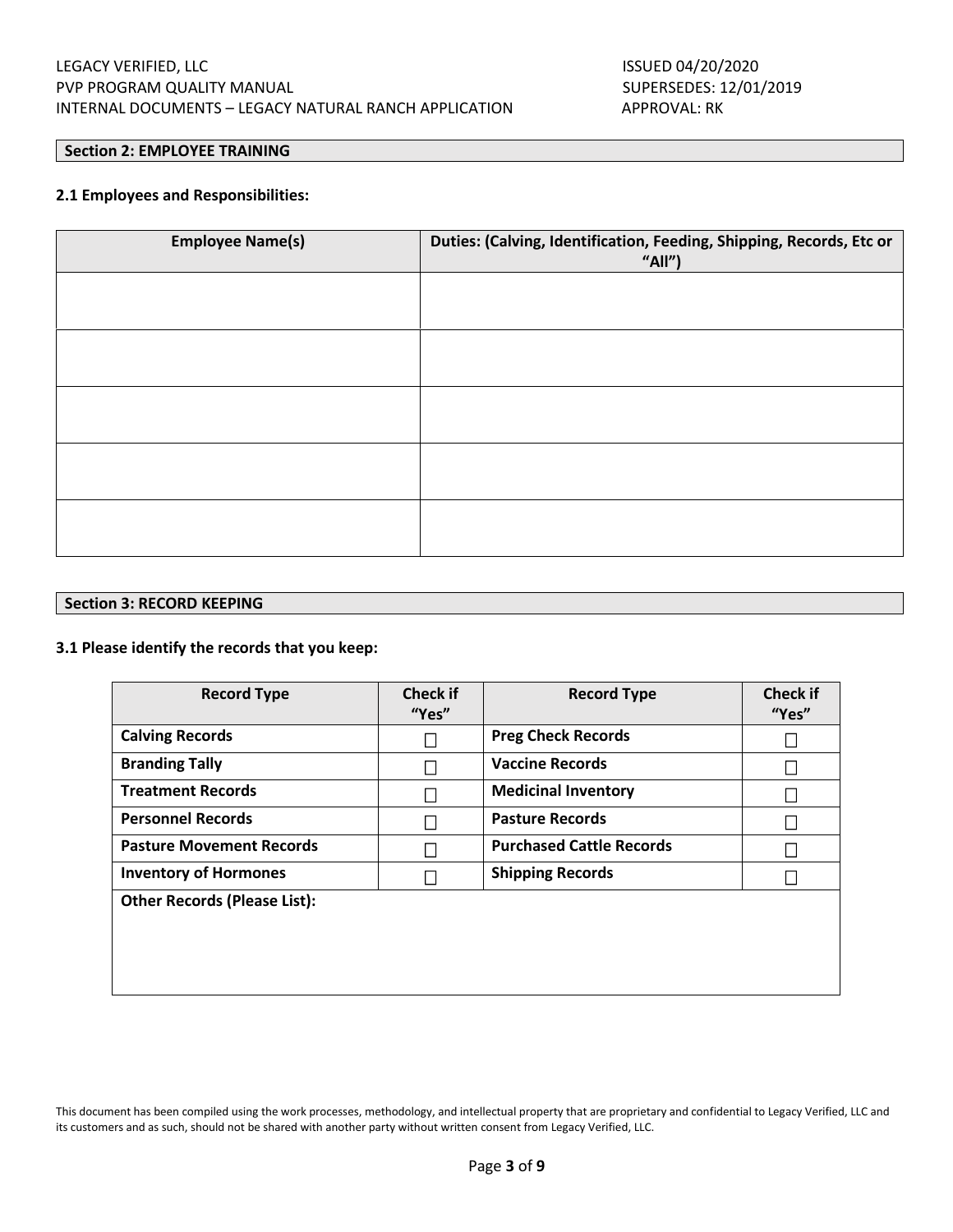#### **3.2 Does the Ranch keep records for at least 3 years?**

- **Yes**
- **No**

**3.3 Are records kept in a secure location that prevents loss, damage, or alteration?**

- **Yes**
- **No**

#### **Section 4: GENERAL CALVING INFORMATION**

**4.1 How many calves is the Ranch planning to put into the Legacy Verified Program(s)?** 

**4.2 How many cows do you run?** 

**4.3 Do you record Individual Calving birthdates or just First and Last Calf Born?** 

#### **4.4 Calving Information: (Operations with multiple calving seasons must identify each group differently.)**

| <b>Calving Date Range</b><br>$(Ex: 1/1/18 - 3/1/18)$ | <b>Number of Calves in</b><br><b>Calving Group</b><br>(Season) | Identification: (Tag Descriptions, Brands, Notches ie: Green<br>Panel Tag LE; Open A LH) |
|------------------------------------------------------|----------------------------------------------------------------|------------------------------------------------------------------------------------------|
|                                                      |                                                                |                                                                                          |
|                                                      |                                                                |                                                                                          |
|                                                      |                                                                |                                                                                          |
|                                                      |                                                                |                                                                                          |
|                                                      |                                                                |                                                                                          |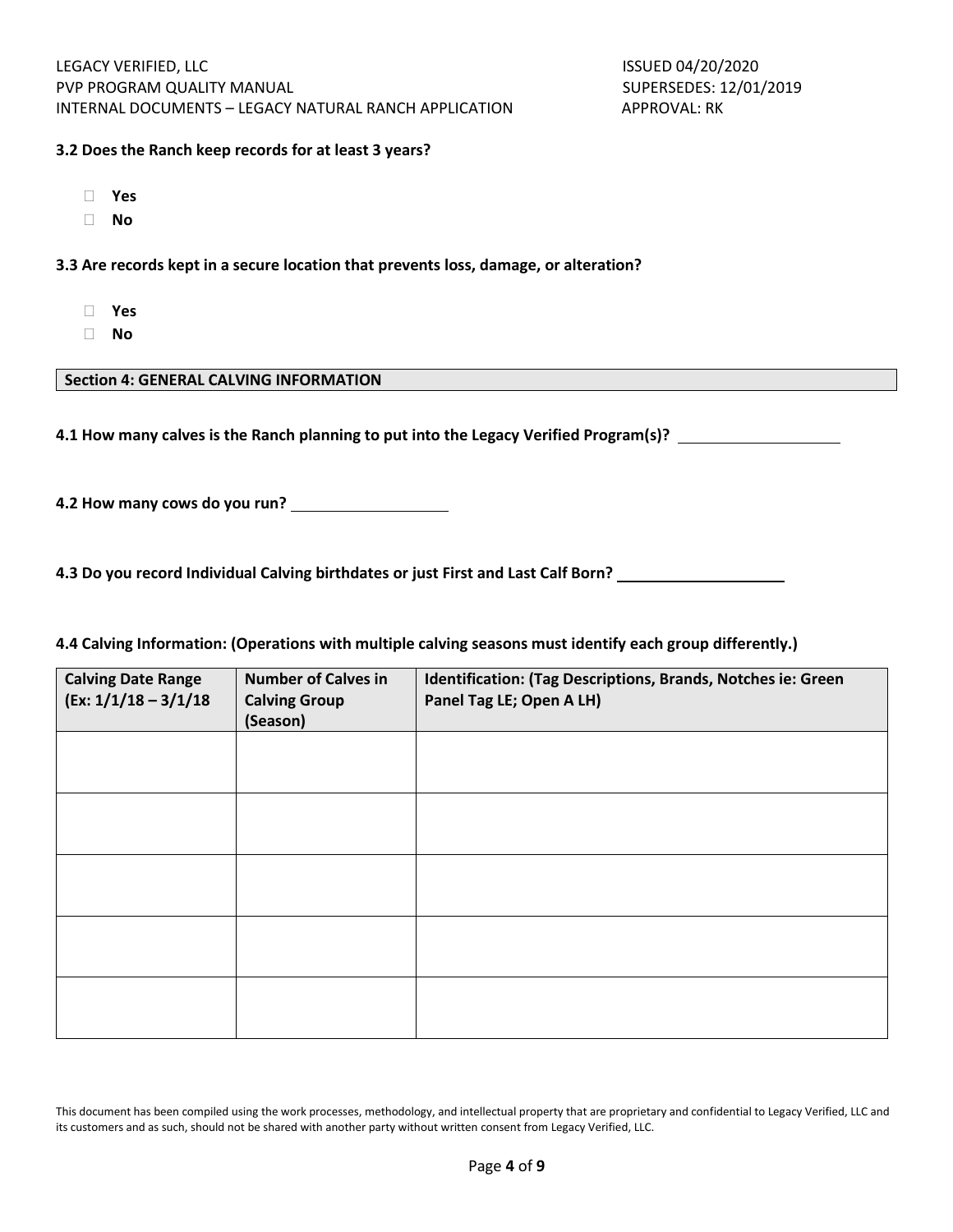#### **4.5 Have the calves ever moved off of the ranch? (No longer under Ranch Management)**

- **Yes – Please Describe Circumstance:**
- **No**
- **4.6 Does the Ranch have any purchased calves onsite?**
	- **Yes – Please List Type (Pairs, Stockers, Grafted Calves, etc):**
	- **No**

**4.7 If you answered "yes" to the above question, how do you identify purchased cattle to make sure these animals are not marketed/sold as program animals?**

**N/A** 

- **4.8 When will you apply the Program Compliant Tags? (Calving, Branding, Weaning, Etc.)**
	- **N/A – SAV Cattle Move Directly to an APPROVED location and/or they are Verified for Saudi Arabia (and no other Programs).**

**4.9 How do you plan to market your cattle?**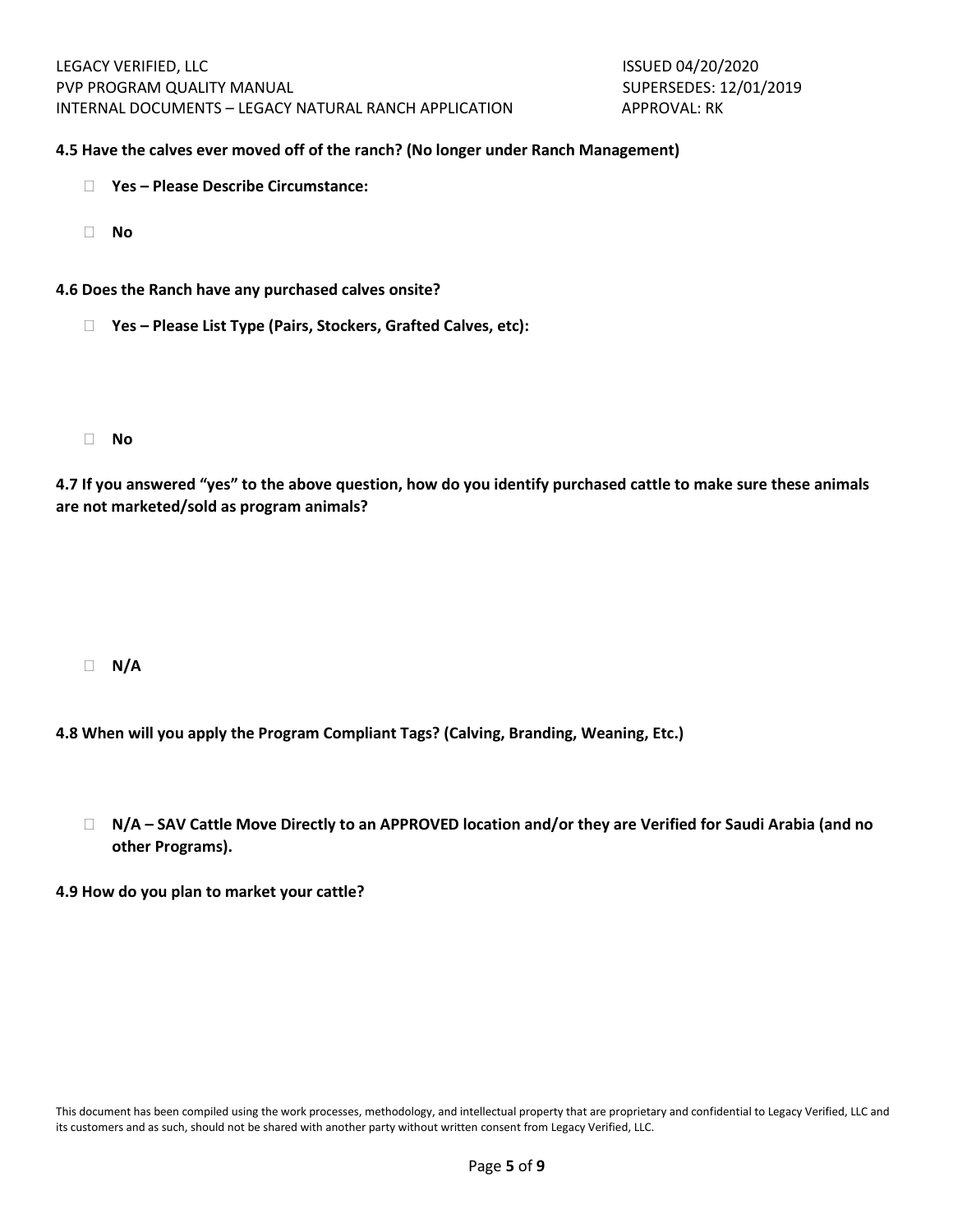#### **Section 5: NHTC**

- **5.1 Are you aware that NHTC cattle may not be administered hormones at any time in their lives?**
	- **Yes**
- **5.2 Do you feed any feedstuffs with hormone growth products?**
	- **Yes**
	- **No**

**5.3 If you feed any feeds with prohibited products (hormones) please describe how you segregate the feeds with hormones from the Program Cattle Feed:**

**N/A**

**5.4 If you feed commercial or breeding cattle prohibited feeds (hormones), please describe how you ensure that program cattle do not receive cross-contaminated feed. (Include any cattle segregation and flushing procedures.) N/A**

**5.5 Do you have any hormones onsite? (Ex: Lutalyse, Oxytocin, CIDRs, Cystorelin, Fertagyl, Estrumate, etc.)**

- **Yes**
- **No**

**5.6 Please list hormones maintained onsite:**

**N/A**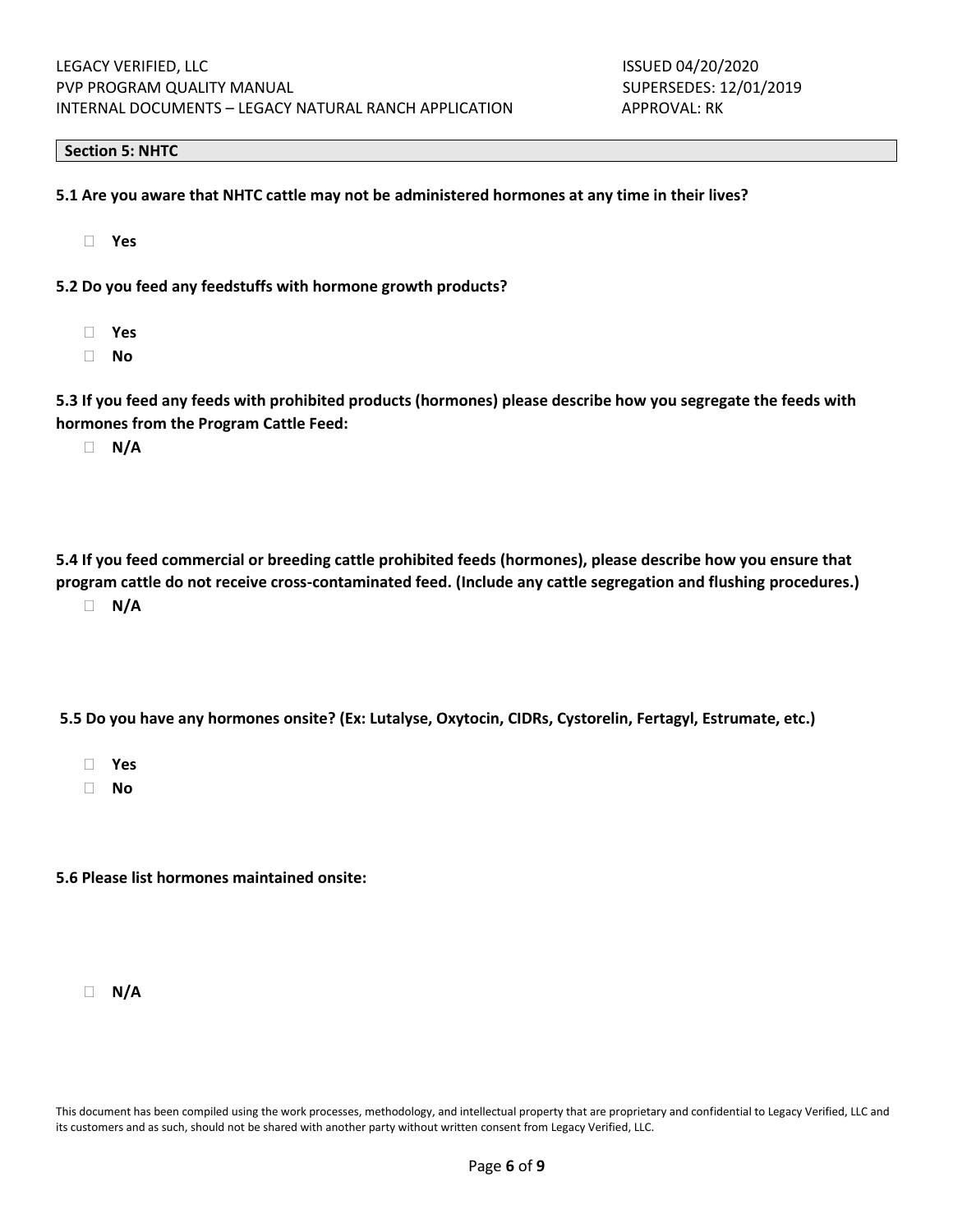#### **5.7 Please describe how are the above-referenced hormones inventoried?**

**N/A**

**5.8 How are animals that fall out of the NHTC program identified and marketed?**

#### **Section 6: LEGACY NATURAL**

**6.1 Are you aware that Legacy Natural cattle may not be administered antibiotics, hormones or be fed animal byproducts at any time in their lives?**

**Yes**

**6.2 Do you feed any prohibited feedstuffs to breeding and/or commercial cattle?**

- **Yes**
- **No**

**6.3 If you feed any feeds with prohibited products please describe how you segregate the feeds with prohibited ingredients from the Program Cattle Feed:**

- **N/A**
- **See Section 6 for Feed Segregation Procedures (Same for Legacy Natural as it is for NHTC.)**

**6.4 If you feed commercial or breeding cattle prohibited feeds (hormones), please describe how you ensure that program cattle do not receive cross-contaminated feed. (Include any cattle segregation and flushing procedures.)**

- **N/A**
- **See Section 6 for Procedures (Same for Legacy Natural as it is for NHTC.)**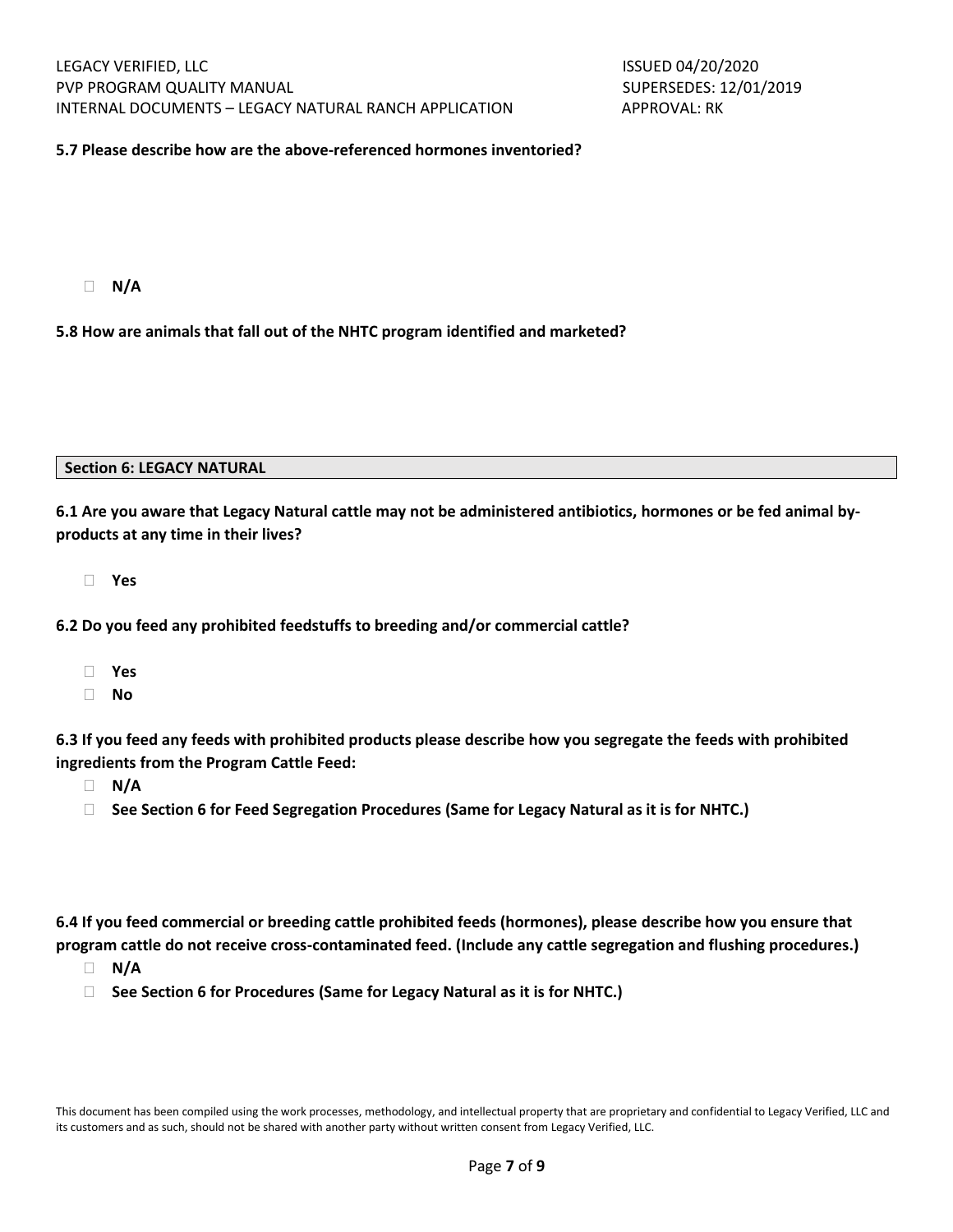#### **6.5 Do you maintain any prohibited products (antibiotics, hormones, animal by-products) onsite?**

- **Yes**
- **No**

**6.6 How are animals that fall out of the Legacy Natural Program identified and marketed?**

#### **Section 7: FEEDS AND FEEDING**

**7.1 Please list and identify ALL of the pre-mixed or commercial feeds maintained onsite at the ranch in the table below – Include ALL cattle feeds. (Attach any additional pages if necessary.)**

|                     |              | <b>List Any Prohibited Ingredient</b> |
|---------------------|--------------|---------------------------------------|
| <b>Product Name</b> | Manufacturer | if Applicable                         |
|                     |              |                                       |
|                     |              |                                       |
|                     |              |                                       |
|                     |              |                                       |
|                     |              |                                       |
|                     |              |                                       |
|                     |              |                                       |
|                     |              |                                       |
|                     |              |                                       |
|                     |              |                                       |
|                     |              |                                       |
|                     |              |                                       |
|                     |              |                                       |
|                     |              |                                       |
|                     |              |                                       |
|                     |              |                                       |
|                     |              |                                       |
|                     |              |                                       |
|                     |              |                                       |
|                     |              |                                       |
|                     |              |                                       |